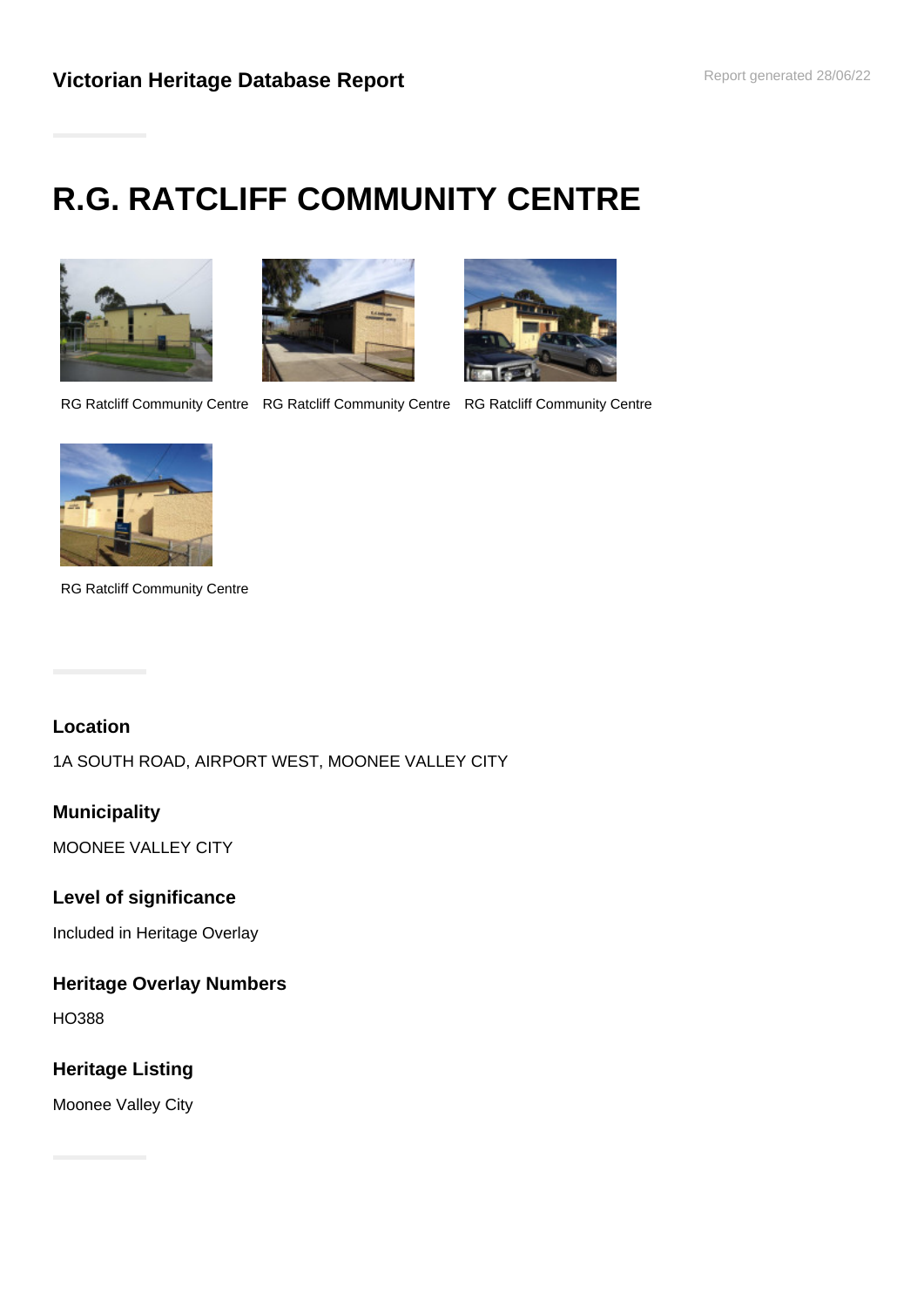#### **Statement of Significance**

Last updated on - December 9, 2013

#### **What is significant?**

The R.G. Ratcliff Community Centre, designed by the office of Harry Winbush and constructed in 1967, at 1A South Road, Airport West is significant. The hall is composed of rectilinear forms with a central area flanked by symmetrical annexes. A central vertically proportioned window provides the focus to the facade. The smooth blockwork of the main space is contrasted with the rough-face stacked brickwork facades that conceal the entry and amenities area (to the right) and a kitchen (to the left). Affixed to the right wall is the name of the centre in raised letters. The central space is lit with a continuous band of clerestorey windows to both sides, and there is a porte cochere over the entry on the right side.

Non-original alterations and additions to the hall are not significant.

#### **How is it significant?**

The R.G. Ratcliff Community Centre is of local historic, architectural, aesthetic and social significance to the City of Moonee Valley.

#### **Why is it significant?**

It is historically and socially significant for its association with the development of Airport West, and with the civic improvements made in the municipality of Keilor after it was proclaimed as a City in 1961. It was the first community building erected by the City of Keilor in the suburb and demonstrates the efforts of the Council to provide modern and up to date facilities for its citizens. As well as being a community meeting place the hall also served as the venue for the Infant Welfare Centre for three years until a permanent facility was built on an adjoining site. (Criterion A & G)

It is architecturally and aesthetically significant as a simply designed, but well-composed example of a post-war hall. Of note is the symmetrical composition of the facade with the central vertically proportioned window providing the focus to the smooth blockwork facade, that is flanked by and contrasted with the rough-face stacked brickwork facades of the projecting entry and cloak room. (Criteria D & E)

#### **Theme**

6. Building towns cities and the garden state 8. Building community life

| Heritage Study/Consultant | Moonee Valley - Moonee Valley Heritage Study, Context Pty Ltd, 2015, 2015;<br>Moonee Valley - City of Moonee Valley Stage 1 Heritage Gap Study, Context<br>PL, 2013; |
|---------------------------|----------------------------------------------------------------------------------------------------------------------------------------------------------------------|
| Construction dates        | 1968,                                                                                                                                                                |
| Architect/Designer        | Winbush, Harry and Associates,                                                                                                                                       |
| <b>Other Names</b>        | Ratcliff Community Hall,                                                                                                                                             |
| Hermes Number             | 196104                                                                                                                                                               |
| <b>Property Number</b>    |                                                                                                                                                                      |

## **Physical Description 1**

The R.G. Ratcliffe Hall is composed of rectilinear forms with a central area flanked by symmetrical annexes. A central vertically proportioned window provides the focus to the facade. The smooth blockwork of the main space